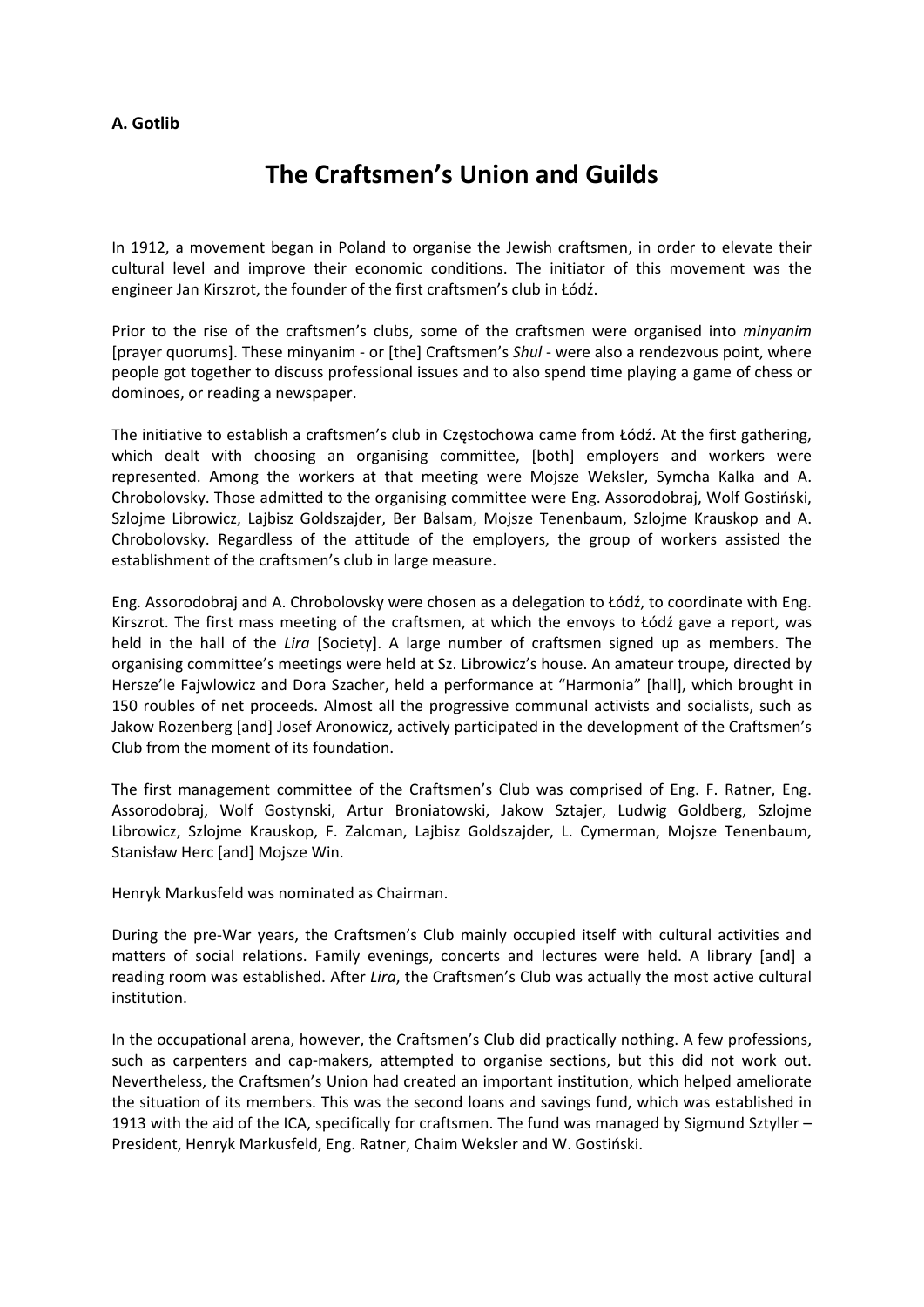Initially, the Craftsmen's Club occupied large premises at *Aleja* 11, [and] afterwards at *Aleja* 27. In 1913, it moved to ul. Ogrodowa 22. Prior to the outbreak of the First World War, the Union was headed by Eng. Assorodobraj as Chairman, and the Vice-Chairman [as] Hipolit Gaizler, who had returned from Germany and was practising medicine in Częstochowa.

From the onset of the First World War to 1916, the Craftsmen's Club, just like many newly‐created associations and organisations, occupied itself with relief work. An affordable kitchen [and] a tearoom were created, which were managed by Częstochowa youth, headed by M. Asz, M. Jszajewicz, D. Krauskop, S. Mokraujer, and A. [x] Chajutin. The affordable kitchen and tearoom received funding from the *Dobroczynność* [Charity (Society)]. Generally speaking, during the War, a large section of the Jewish youth organised sports and music divisions within around around the Craftsmen's Club. Later, the sports section became the independent [Jewish] Gymnastics‐Sporting Association $^1$ .

The War years were very difficult for the majority of the craftsmen. This drove a whole row of activists to reinstitute the Craftsmen's Club, on the foundations of mutual aid and occupational organisation. The Union's new activists included Mojsze Katz, Szmul Katz, Szaja Granek, Kopl Urbach, Abram Fridman, Z. Krug, Dawid Wolfowicz and Herszl Win. Almost all of them were either tailors or bakers because, in these trades, there were comparatively fewer unemployed than in the other trades. The Union organised the craftsmen in almost all trades and, in 1918 ‐ thanks in part to the aid of American foundations ‐ a fund for widows and orphans was established. In 1919, the pre‐War activity of the loans and savings fund was renewed, and an entire array of co-operatives was established - such as the "Selbsthilfe" [Self-Help] food cooperative, and several raw products cooperatives for different trades. A *patronat* [a kind of mentoring system] was also created for the professional education of apprentices.

By 1919, the Craftsmen's Club already had 530 members. It also expanded its activities to a whole range of neighbouring *shtetls* - Kłobuck, Kamyk, Koniecpol, and Krzepice - where branches were established.

In 1921, the Union's new constitution was approved by the Polish authorities. The protection of the interests of craftsmanship was listed as its primary function. According to this constitution, only

master craftsmen could belong to the Union. Its official name was changed to the "Jewish Craftsmen's Resource", but the Union continued being referred to as the "Craftsmen's Club".

Besides those mentioned above, in the years 1917‐1923, the Craftsmen's Club was headed by the following individuals: Dentist M. Grejniec, chairman in 1918; Dr Gajsler, chairman from 1918 and on. The vice-chairmen were: Jakow Sztajer, Herszl Wnuk, [and] Abram Dzialowski. During this period, Jakow Fisz, Szmul Hofnung, Michał Ajdelman, Naftuli Deres, and Mojsze Berman distinguished themselves as active members.

In 1924, the Craftsmen's Club nominated its own list for the elections: A.Z. Fridman (*Gmina* [*Kehilla*] Management), A. Dzialowski, A. Liberman and J. Granek. The Craftsmen's Club was represented on the City Council by Dr H. Gajsler and J. Goldberg; in the council of the *Spółdzielczy* [Cooperative] *Bank* by Dr Gajsler, B. Sztybel, [and] Sz. Loryje; in the council of the HMO by A. Jarkowizna, M. Grejniec, [and] M. Ajdelman; [and] in  $TOZ<sup>2</sup>$  by J. Goldberg.

<sup>1</sup> [*Translator's note: Żydowskie Towarzystwo Gimnastyczno‐Sportowe in Polish – or "ŻTG‐S".*]

 $2\sqrt{TN}$ : Towarzystwo Ochrony Zdrowia Ludności Żydowskiej (Society for Safeguarding the Health of the Jewish Population).]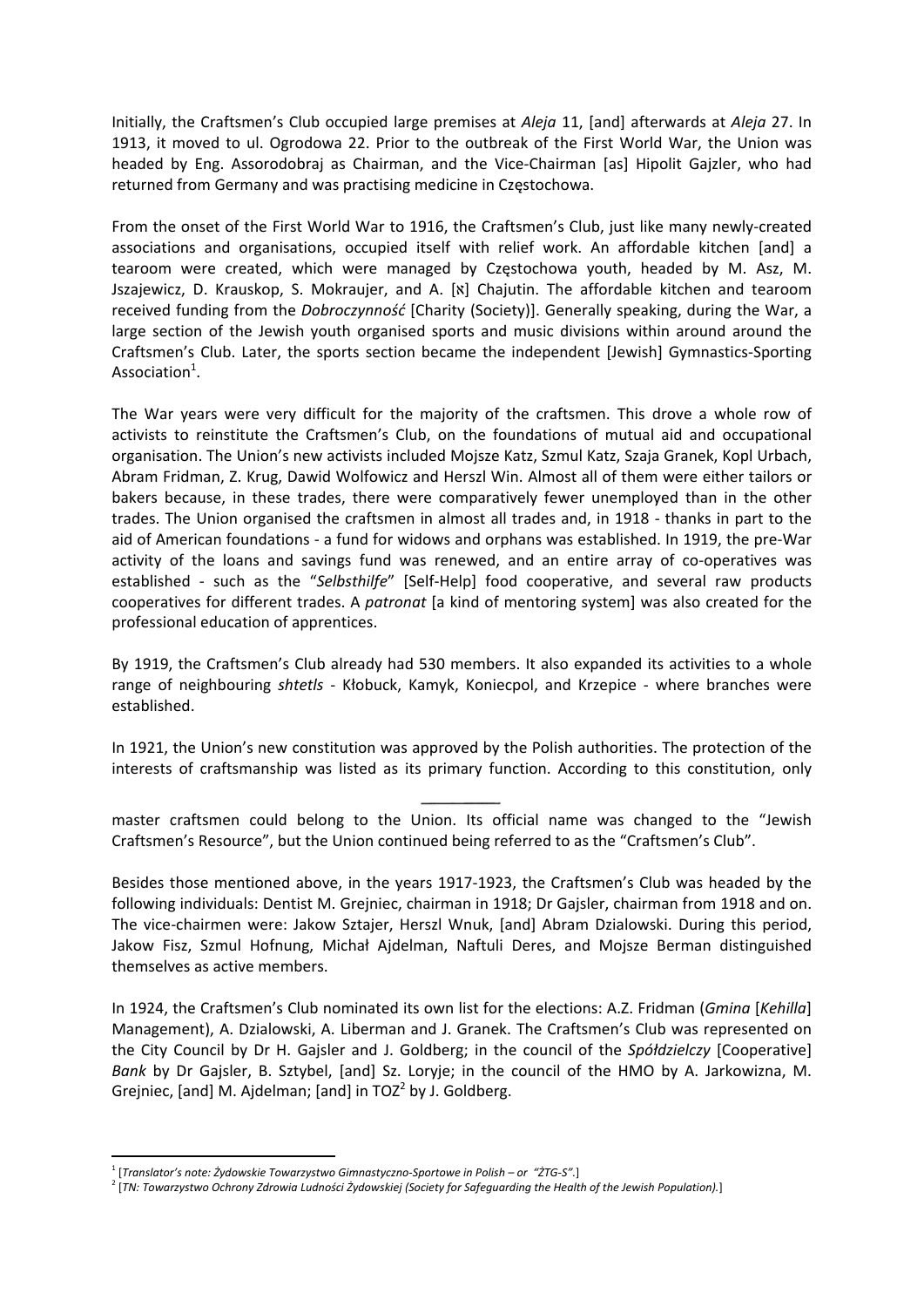

The Representatives of the Craftsmen's Union and Their Guilds First row, sitting (R-L): J. Fisz, P. Szlezinger, M. Blum, Dr H. Gajsler, J. Goldberg, J. Granek, and H. Frajermauer. Second row (R-L): M. Braun, A. Grajcer, J. Sztajer, A. Winer, Magister<sup>3</sup> Z. Rozencwajg, A.F. Sidycki, and A. Kalka. Third row (R-L): Naparty, A. Pajes, D. Koniecpoler, M. Zysholc, Moszkowicz, and M. Gelber. Fourth row (R-L): Ch. Pytel, N. Owieczko, H. Frajman, J. Izraelewicz, and L. Katz.

In 1927, the Polish Government passed a guilds law, which renewed an array of powers of the guilds, with the aim of limiting the access of Jews to craftsman-trades. The Craftsmen's Union conducted a hard struggle to decrease the impact of the decree. To this purpose, the Union's existing divisions were turned into guilds. By law, guilds issued Masters' certificates, without which it was forbidden to open a workshop. The Union also organised a convention of all Jewish craftsmen's unions in the Kielce województwo [Province], in order to prepare the members for the elections to the craftsmen's [council] chambers.

In that period, internal friction and quarrels, based both on professional competition and ideological differences, took place within the Craftsmen's Union in the shoemakers, tailor, and carpenters sections, [where] the second-hand dealers, chałupnikes (those who take work home) and contractors (those who work by order) fought amongst themselves. The trades split up into separate sections, such as bespoke tailors, chałupnik tailor, and trousers and waistcoat makers. Sometimes, the Craftsmen's Union succeeded in uniting the divided sections.

An acute struggle arose inside the Union surrounding the two central [offices] which had been formed in Warsaw: [Chaim] Rasner's folkist central on ul. Nalewki, and the Zionist central on ul. Leszno. The Częstochowa Craftsmen's Union sided with the folkist central. Częstochowa later played a large role in unifying both centrals into becoming one Central Union of [Jewish] Craftsmen [in Poland].

 $3$  [TN: Holder of a university degree.]